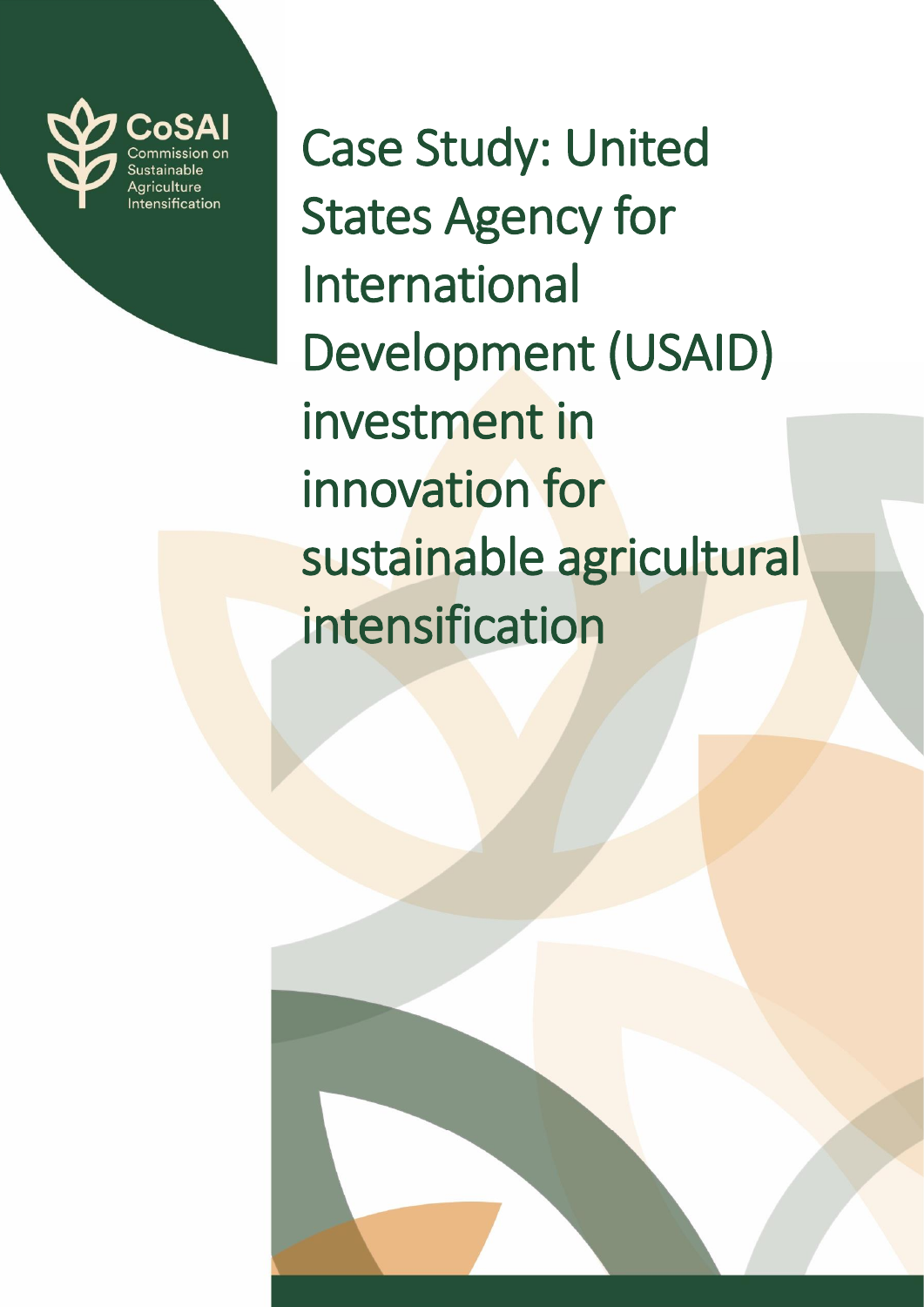Dalberg Asia. 2021. *Case Study: United States Agency for International Development (USAID) investment in innovation for sustainable agricultural intensification.* Colombo, Sri Lanka: Commission on Sustainable Agriculture Intensification. 8p.

### About this Case Study

USAID has played a crucial role in shaping global shifts in agriculture and sustainable agricultural intensification (SAI) through the decades. The agency has constantly fostered agricultural innovation - from the Green Revolution in the 1960s to the market-economy transition in the 1990s<sup>1</sup>. USAID's more recent work has followed the priorities of the Feed the Future (FTF) initiative, the US government's flagship global hunger and food security initiative. Furthermore, the FTF innovation laboratories have played a key role in setting up definitions and furthering the global discourse on SAI.

This case study explores the investments made by USAID in agriculture innovation overall as well as SAI innovation over the last decade.

This case study accompanies the report: *Funding Agricultural Innovation for the Global South: Does it Promote Sustainable Agricultural Intensification?* The full report can be found on the CoSAI website:<https://wle.cgiar.org/cosai/innovation-investment-study>

<sup>1</sup> USAID's Legacy in Agricultural Development – 50 Years of Progress, 2013.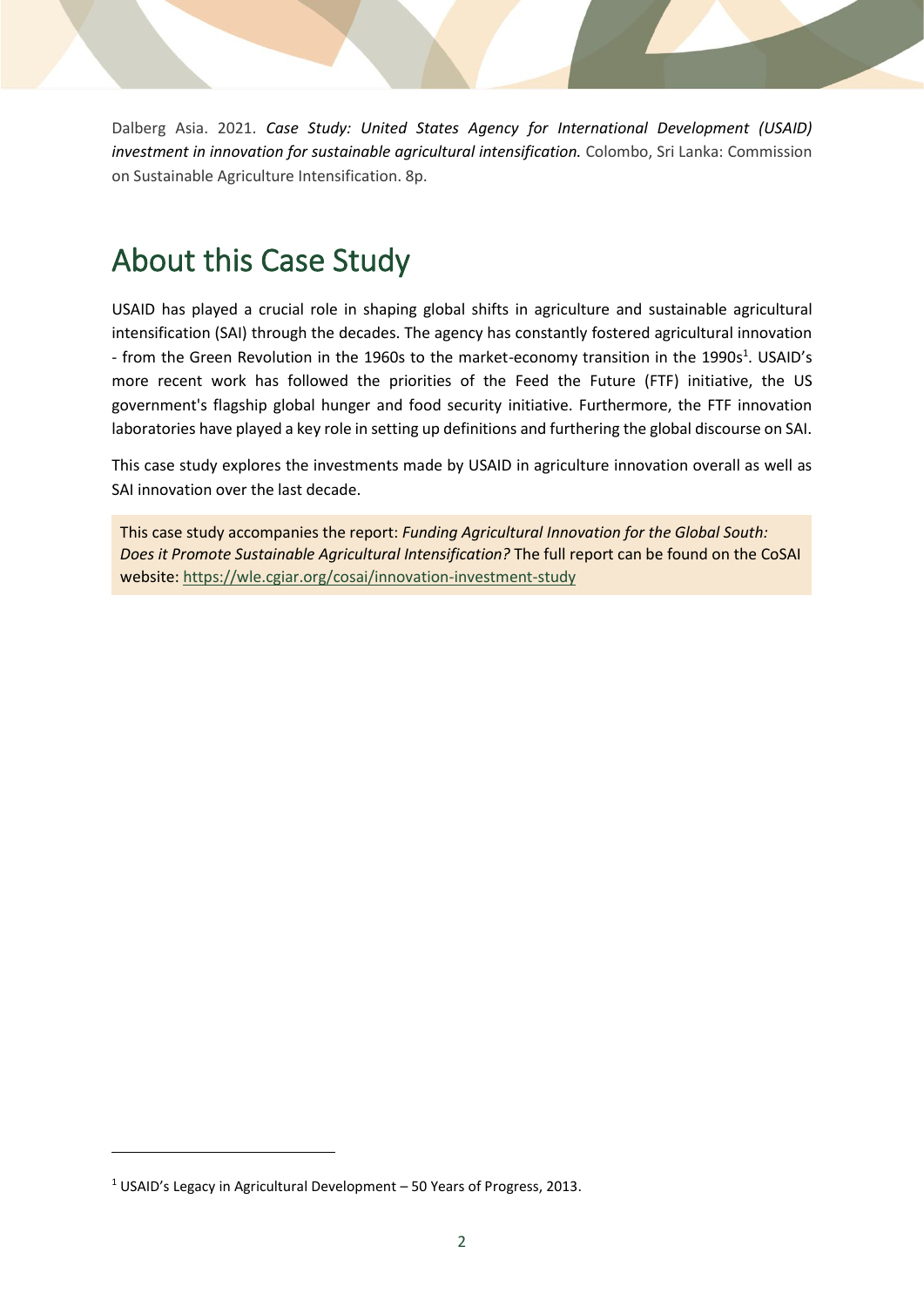# 1. Summary

Based on OECD data, **USAID invests more than USD 1 billion annually in agriculture, an estimated 60% of which goes towards innovation (>USD 600 million annually); of this, more than 15% (~USD**  100 million on average annually) is estimated to be towards SAI<sup>2</sup>. The share of SAI is larger for USAID than other OECD development partners on average (who spend less than 10% typically). Interviews with experts imply that innovation and SAI funding numbers for USAID could be higher than those reported here.

**Funding for agricultural innovation**<sup>2</sup> . **More than one-third of USAID's annual agricultural innovation funding goes to the private sector (~USD 200 million in 2018)**, a higher share compared to other bilateral funders, and this share is increasing. Further, compared to OECD development partners, USAID invests a higher share of the innovation pool into NGOs/NPOs (~35%) and research agencies (~10%). Geographically, all the innovation funding goes to the Global South Sub-Saharan Africa stands out with 30-40% of the funding. 50% of the innovation funding goes to Least Developed Countries (LDCs). **FTF focus countries are key recipients, of which five countries stand out** with their share (>3%) and average growth (>25%). These are Ethiopia, Ghana, Kenya, Tanzania, and Bangladesh. Afghanistan is an outlier, with the highest share of innovation funding (13%).

Funding for SAI<sup>3</sup> innovation. A higher share of SAI compared to other development partners is not surprising, given USAID's legacy. **Most of the SAI funding goes into research and knowledge systems (~USD 70 million annual average), followed by governance systems & policy support (~USD 30 million annual average).** The Sustainable Intensification Innovation Lab (SIIL) is an example of investments into research systems. Further, USAID's SAI investments are distinctive in that, the **"human condition"** stands out more compared to development partners in general – likely a result of the focus on nutrition. ~50% of innovation investments get tagged with the ''human condition" intention. **Overall, the USAID strategy is distinctive, and balances focus on the private sector with deep R&D networks.**

## 2. Overall

**The US is the largest bilateral OECD investor for agriculture, funding over USD 1 billion per year;** most of this comes through USAID and its relative share is rising. However, overall US contributions have been stagnant or falling (up to 2018), compared to countries such as Germany.

**The Feed the Future (FTF) program alone accounts for about 70% of USAID's funding in agriculture**<sup>4</sup> **.** The program has three goals that go beyond basic definitions of food security: Inclusive, Sustainable, Agriculture-led Economic Growth; Strengthened Resilience among people and systems; and a Well-Nourished Population, especially women and children.

<sup>&</sup>lt;sup>2</sup> Dalberg analysis of the OECD. Stat database from 2010 to 2018, combined with interviews.

<sup>&</sup>lt;sup>3</sup> Based on tagging of individual investments using a word crawl algorithm. The strict definition of SAI was used: investments that are aimed at productivity and environmental gains, in addition to one of social or human-condition related gains.

<sup>4</sup> https://www.usaid.gov/sites/default/files/documents/1867/Crosscut\_Report\_-

\_Global\_Food\_Security\_FINAL.pdf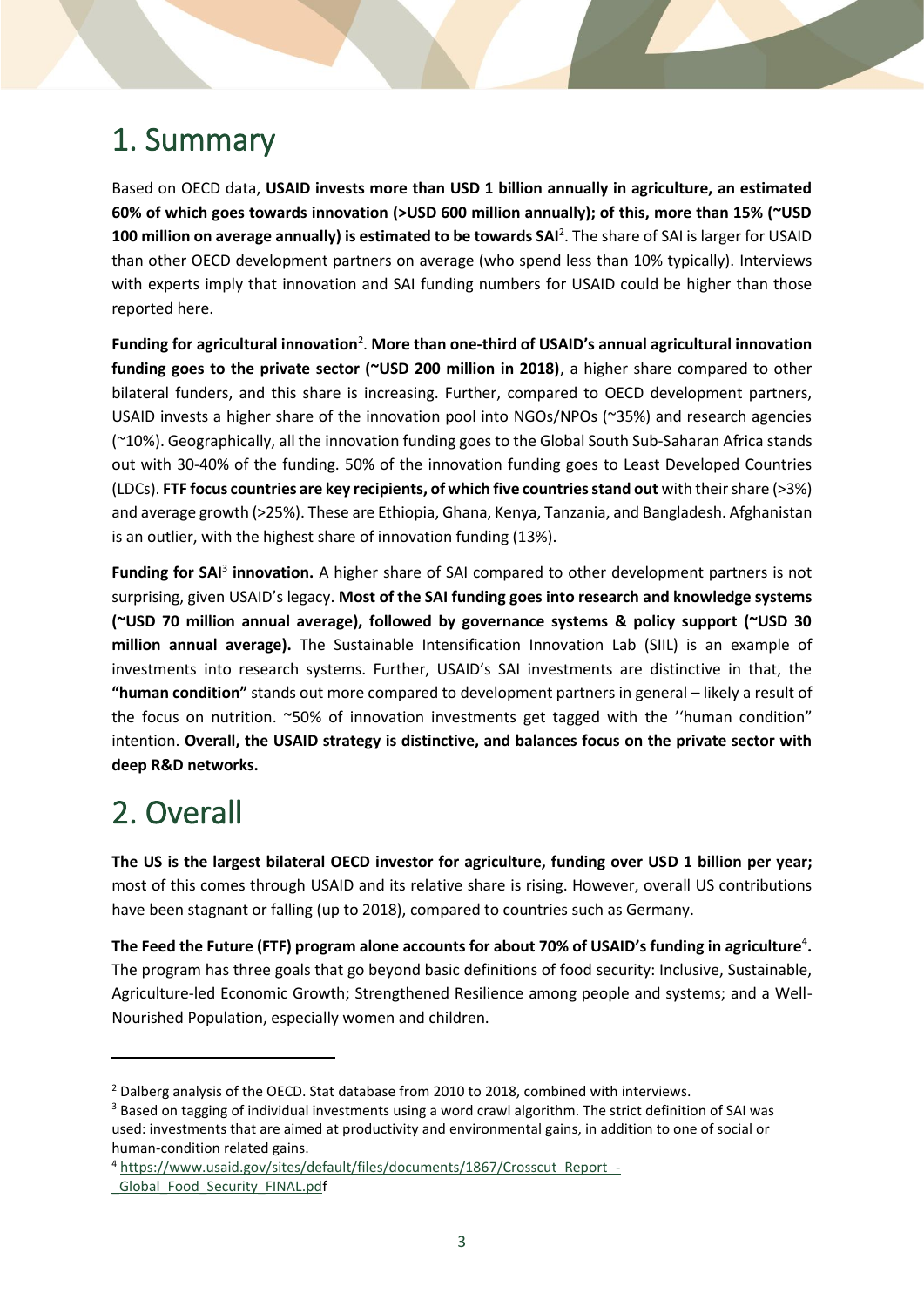**USAID** is the largest bilateral OECD investor. spending over 1 B USD per year; most of this comes from USAID and its share is rising...

... but the US's contribution has been stagnant and recently decreasing; counterparts like Germany have increased their investment in the same period



**Figure 1. OECD Bilateral funding towards agriculture for the decade.**

## 3. Agricultural Innovation Funding

**USAID invests ~USD 600 million annually on agricultural innovation, ~USD 200 million of which is channeled into the private sector (2018) – under the overarching focus on economic growth**. While in 2015, less than 5% of USAID's agricultural innovation pool went to the private sector; in 2018, the number went up to ~35%. This share is much higher than that of other development partners: from 2010 to 2018, more than 15% of USAID's innovation pool went to the private sector compared to ~5% for all multilateral and OECD bilateral donors. **~90% of this investment into the private sector is through the "private sector in the provider country", i.e., the USA**, as opposed to PPPs or "private sector in the recipient country"<sup>5</sup>.

<sup>5</sup> Definition in the OECD stat database.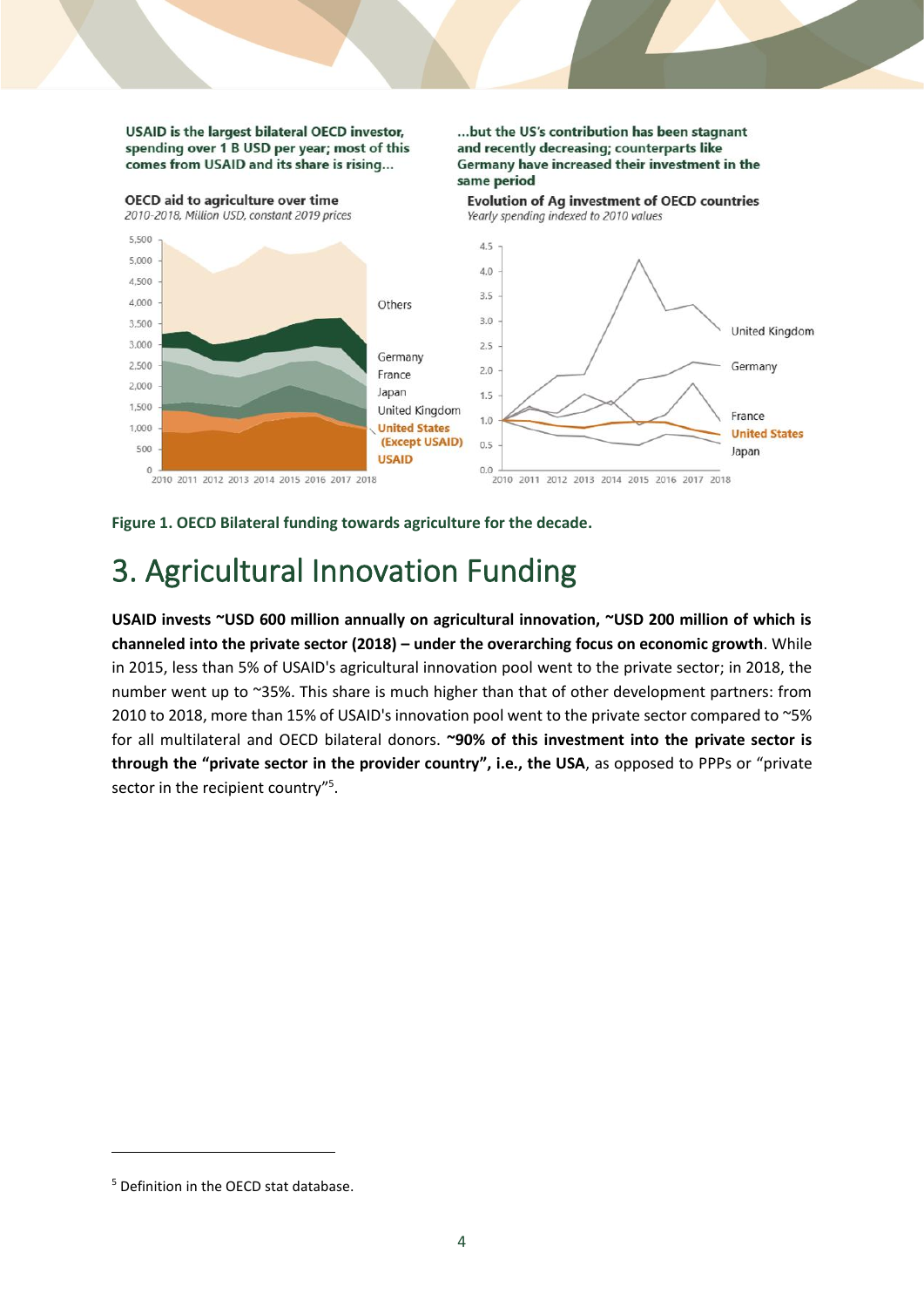**USAID's share of private sector investments** has grown recently to occupy more than 1/3 of its innovation portfolio...

Share of USAID's innovation spending by sector % of total innovation spending



...the decadal share of innovation funding going into the private sector is more than 2 times the international OECD average

Share of innovation investments. USAID vs others 2010-18, % of total taggable innovation spending



#### **Figure 2. Share of innovation investments among recipient types.**

**Another ~USD 200 million is allocated to NGOs/NPOs followed by ~USD 60M for research institutions universities; as a share of the overall funding by USAID, these are both larger shares compared to other multilateral and OECD bilateral donors.** Within research organizations, investment into CGIAR is significant. From 2010 to 2018, USAID funded more than USD 900 million on CGIAR representing around 10% of USAID's total innovation investment (~USD 6 billion). This data is likely lower than the actual number.

Geographically, almost all the grants and hence innovation funds are directed towards the Global South with ~50% going towards Least Developed Countries (LDCs), even though some of this is routed through research universities**.** Sub Saharan Africa stands with above-average growth in investments. Among countries, expectedly most of USAID's funding goes to the FTF focus countries. Within these, 5 countries stand out for their relatively larger share and annual growth: Ethiopia, Kenya, Ghana, Tanzania, and Bangladesh. Additionally, Afghanistan stands out: despite being outside the FTF system, the country receives the highest share of innovation funding (~13%).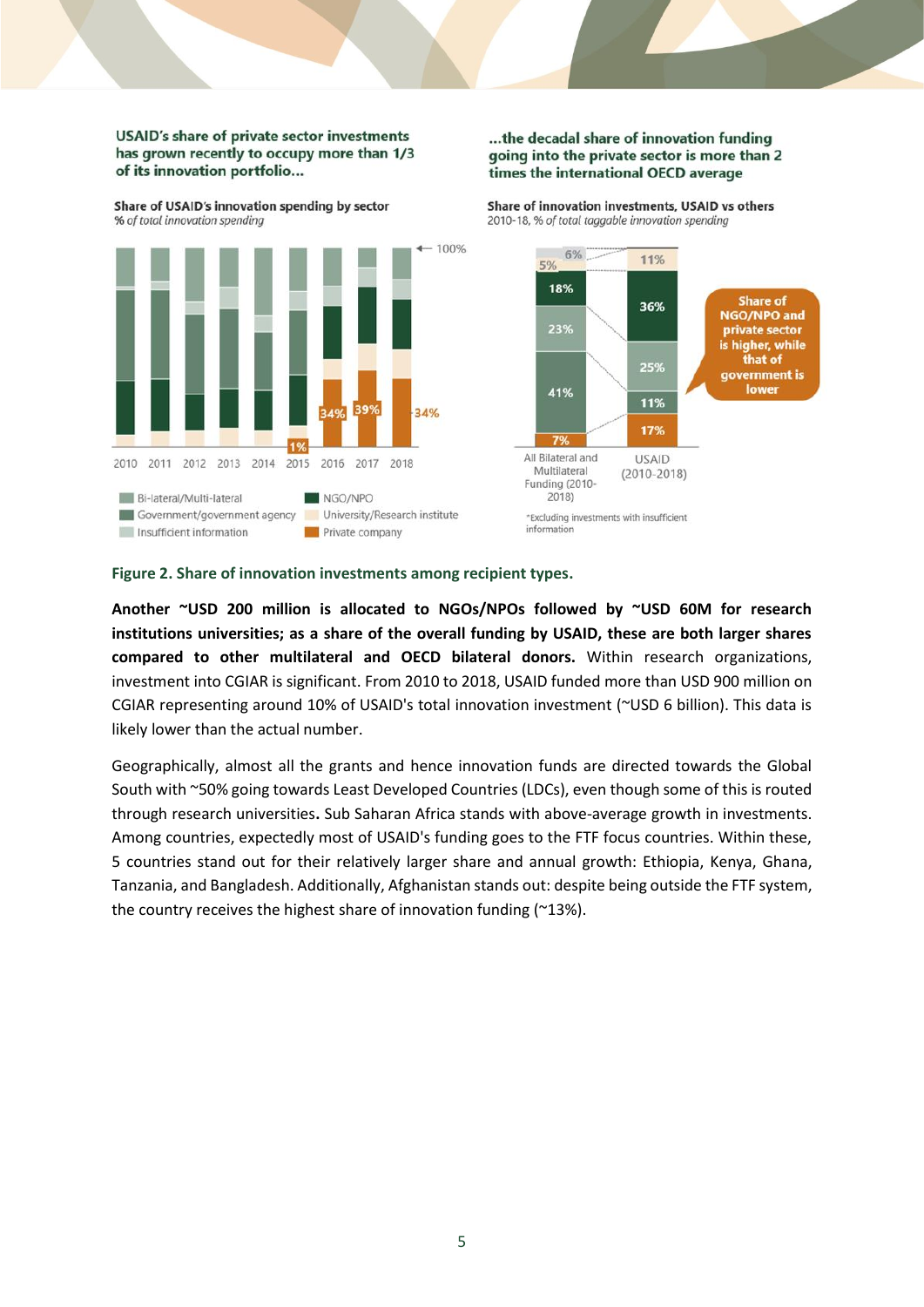



## 4. SAI

**USAID invests more than 15% of its agricultural innovation budget on SAI - an estimated USD 100 million annually, of which USD 70 million supports research, knowledge, and education systems.** Investments in macro systems (Figure 4) form most of USAID's SAI investments. Specifically, research, knowledge, and education systems, followed by governance systems and policy support, stand out. Examples of relevant research investments are the Cereal Systems Initiative for South Asia (CSISA) within the CGIAR system and Africa Research in Sustainable Intensification for the Next Generation (Africa RISING). The second major category of SAI is agricultural production systems - most of the funding in this layer goes into the production part of the value chain.

**USAID investments emphasize the "economic" and "human conditions" dimensions of sustainability.** Contrast this with data for all multilaterals and OECD bilaterals, where "environmental" intention almost always outweighs "human condition". The greater emphasis on "human condition" is expectedly due to USAID's focus on nutrition. In fact, investments tagged with "human condition" (and "productivity") intention(s) have gone up. Conversely, over the last decade, investments tagged with the "social" intention have come down. Further, within macro-systems, agricultural policy support is backed by "human" and "environmental" intentions, while research is backed by both these and in addition the "economic" and "productivity" intentions.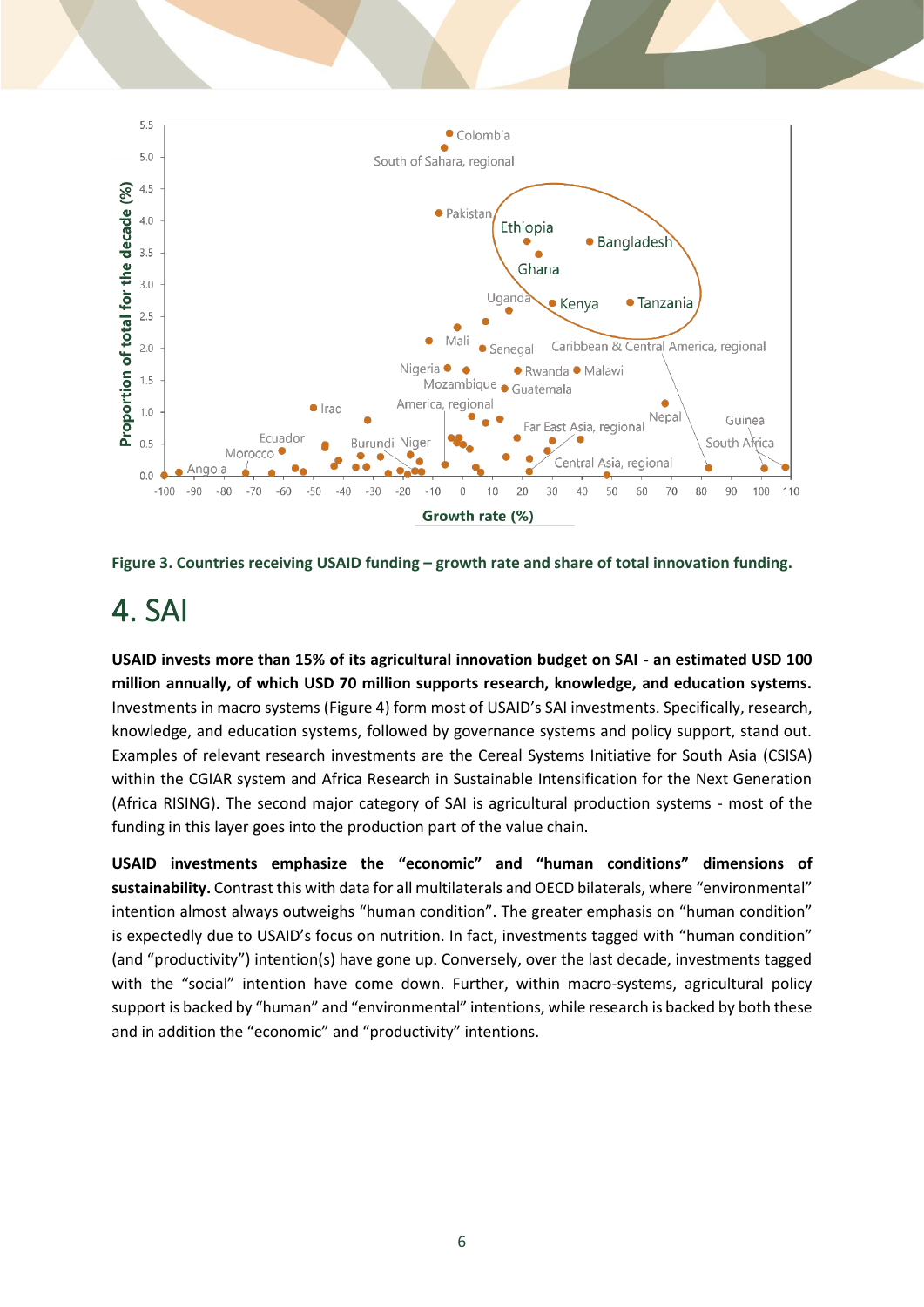| <b>Area of Focus</b>                              | <b>Sub-Area of Innovation</b>                      | <b>Average annual</b><br><b>Innovation</b><br>Spending in<br>million USD | <b>Average</b><br>annual SAI<br>in million<br><b>USD</b> (strict<br>definition) | % of total<br>innovation<br>spending | <b>Level of focus</b> |
|---------------------------------------------------|----------------------------------------------------|--------------------------------------------------------------------------|---------------------------------------------------------------------------------|--------------------------------------|-----------------------|
| Level 1:<br>Macro<br><b>Systems</b>               | Agriculture governance systems<br>& policy support | 168                                                                      | 32                                                                              | 19%                                  | High                  |
|                                                   | Research, knowledge &<br>education systems         | 196                                                                      | 71                                                                              | 36%                                  | High                  |
|                                                   | Agriculture financing systems                      | 99                                                                       | 13                                                                              | 13%                                  | Medium                |
|                                                   | Collaboration & trade systems                      | 48                                                                       | 10                                                                              | 19%                                  | Low                   |
| Level 2:<br>Production<br>systems<br>layer        | Inputs                                             | 47                                                                       | 5                                                                               | 10%                                  | Low                   |
|                                                   | Production                                         | 174                                                                      | 18                                                                              | 10%                                  | Medium                |
|                                                   | Post-production                                    | 0.4                                                                      | $\Omega$                                                                        |                                      |                       |
|                                                   | Core-processing                                    | 0.7                                                                      | 0                                                                               |                                      |                       |
|                                                   | Farm-level cross cutting systems                   | 7                                                                        | $\theta$                                                                        |                                      |                       |
| Level 3:<br>Production<br>factors &<br><b>NRM</b> | Water & Soil Management                            | 29                                                                       | 9                                                                               | 31%                                  | Low                   |
|                                                   | Forestry & biodiversity<br>Management              | 14                                                                       | 5                                                                               | 40%                                  | Low                   |
|                                                   | Land use, and rights<br>management                 | 0.7                                                                      | $\Omega$                                                                        |                                      |                       |
|                                                   | N/A                                                | 181                                                                      | 8                                                                               | 4%                                   |                       |

### **Figure 4. Focus of USAID's SAI investments across areas.**

Note: totals in the figure add up to more than 100% because the same investment gets tagged to more than one category.

**The Feed the Future Innovation Labs (FFIL) form a key component of USAID's investments in research; the Sustainable Intensification Innovation Lab (SIIL) stands out.** USAID supports 21 Innovation Labs, supported by over 40 American universities along with partners from local and overseas research institutions. The Sustainable Intensification Innovation Lab (SIIL) is an FFIL that has advanced the discourse on sustainable intensification globally. Led by the Kansas State University, SIIL has developed the sustainable intensification assessment framework<sup>6</sup>. The framework can assist policymakers and researchers with indicators and metrics to measure trade-offs across different interventions. The Framework is now employed by various SIIL programs and referenced by Africa RISING and Cereal Systems Initiative for South Asia (CSISA) and is used throughout [this study.](https://wle.cgiar.org/cosai/innovation-investment-study)

**In conclusion, the USAID has been a key player in furthering agricultural innovation broadly as well as specifically in SAI, through concrete programs and investments in the Global South.** Research and learning programs on SAI funded by USAID can play a catalytic role going forward.

<sup>6</sup> Musumba, Mark, Philip Grabowski, Cheryl Palm, and Snapp Sieglinde. 2017. "Guide for the Sustainable Intensification Assessment Framework." USAID, Kansas State University.